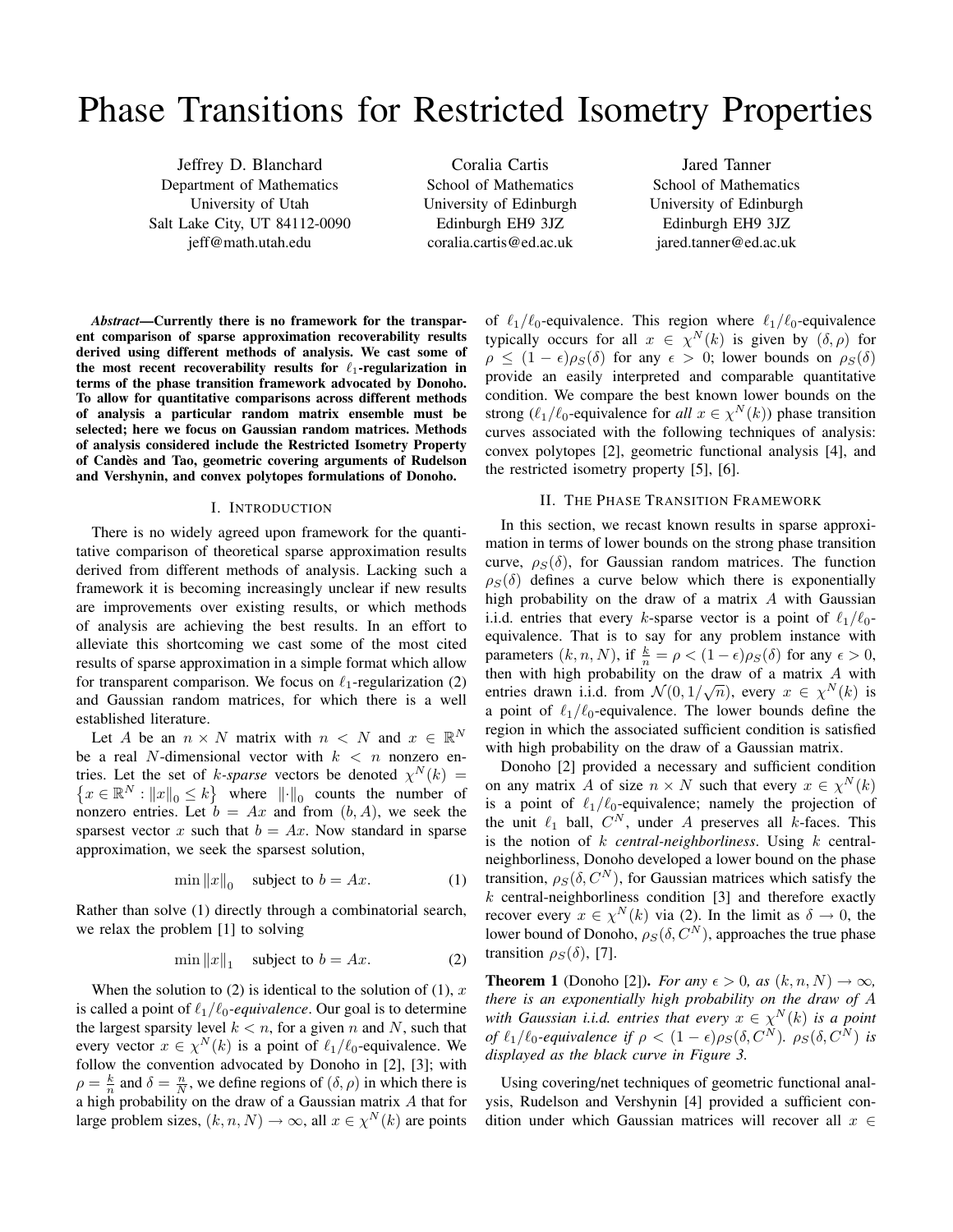$\chi^{N}(k)$ . Here we reformulate their result in terms of a lower bound on the phase transition,  $\rho_S^{RV}(\delta)$ , for Gaussian matrices.

**Theorem 2** (Rudelson and Vershynin [4]). *For any*  $\epsilon > 0$ ,  $as (k, n, N) \rightarrow \infty$ , there is an exponentially high probability *on the draw of* A *with Gaussian i.i.d. entries that every* x ∈  $\chi_{\text{max}}^N(k)$  is a point of  $\ell_1/\ell_0$ -equivalence if  $\rho < (1 - \epsilon)\rho_S^{RV}(\delta)$ .  $\rho_S^{RV}(\delta)$  is defined as the solution of (3).

$$
\rho = \frac{1}{12 + 8\log(1/\rho\delta) \cdot \alpha^2(\rho\delta)} \tag{3}
$$
  
with 
$$
\alpha(\rho\delta) := \exp\left(\frac{\log(1 + 2\log(e/\rho\delta))}{4\log(e/\rho\delta)}\right).
$$

# $\rho_S^{RV}(\delta)$  is displayed as the red curve in Figure 3.

With  $\rho_S^{RV}(\delta)$ , we can directly compare Theorem 2 to the central-neighborliness phase transition  $\rho_S(\delta, C^N)$ . The red curve in Figure 4 shows the fraction  $\rho_S^{RV}(\delta)/\rho_S(\delta,C^N)$ .

#### III. RESTRICTED ISOMETRY PROPERTIES

Candès and Tao [8] introduced the notion of the *Restricted Isometry Property* (RIP) and went on to prove various sufficient conditions on the matrix A such that every  $x \in \chi^N(k)$ is a point of  $\ell_1/\ell_0$ -equivalence. These sufficient conditions impose restrictions on the RIP constants. A matrix A is said to have the *RIP constant*  $R(k, n, N) = \delta_k$  when  $\forall x \in \chi^N(k)$ 

$$
R(k, n, N) := \underset{c \ge 0}{\text{arg min}} \ (1 - c) \|x\|_2^2 \le \|Ax\|_2^2 \le (1 + c) \|x\|_2^2.
$$
\n
$$
(4)
$$

We break from the standard notation in the literature and refer to the restricted isometry constant as  $R(k, n, N)$  in order to make explicit the dependence on all three problem parameters  $(k, n, N)$  and to avoid conflict with another standard notation, namely  $\delta = \frac{n}{N}$ .

The most recent sufficient RIP condition for  $\ell_1/\ell_0$ equivalence derived by Candes is Theorem 3. `

**Theorem 3** (Candès [5]). If  $R(2k, n, N)$  < √ 2−1 *then every*  $x \in \chi^N(k)$  is a point of  $\ell_1/\ell_0$ -equivalence.

The constant  $R(k, n, N)$  measures the maximum deviation from unity of the smallest and largest singular values of all submatrices of A with size  $n \times k$ . By its symmetric definition,  $R(k, n, N)$  must satisfy both inequalities in (4), taking on the value of the largest deviation from unity of the smallest and largest singular values of the  $n \times k$  submatrices of A. Let  $\Lambda \subset \{1, \ldots, N\}$ ,  $|\Lambda| = k$ , be an index set selecting the k columns of A for the submatrix  $A_{\Lambda}$ . One of the central triumphs of random matrix theory is the characterization of the distribution of the eigenvalues of random Wishart matrices  $A_{\Lambda}^* A_{\Lambda}$ ; as  $(k, n, N) \to \infty$  with  $\rho = \frac{k}{n}$ , the expected value of the largest and smallest eigenvalues of the Wishart matrix  $A<sub>Λ</sub><sup>*</sup> A<sub>Λ</sub>$  tend to  $(1 + \sqrt{\rho})^2$  [9] and  $(1 - \sqrt{\rho})^2$  [10], respectively. The asymmetric deviation from unity of the expected value of the largest and smallest eigenvalues suggests that the largest eigenvalue of the Wishart matrix  $A_{\Lambda}^* A_{\Lambda}$  dominates the RIP constant  $R(k, n, N)$ . See Figure 1.



Fig. 1. The expected value of the largest and smallest eigenvalues of the random Wishart matrix  $A_{\Lambda}^* A_{\Lambda}$  with  $A_{\Lambda}$  of size  $n \times k$  with entries drawn i.i.d. from  $\mathcal{N}(0, 1/\sqrt{n})$ .

To increase the family of matrices satisfying a sufficient RIP condition, we remove the unnecessary restriction on  $R(k, n, N)$  imposed by the symmetry inherent in (4). The matrix A is said to have the *asymmetric RIP constants*  $L(k, n, N)$  and  $U(k, n, N)$  when  $\forall x \in \chi^N(k)$ 

$$
L(k, n, N) := \underset{c \ge 0}{\arg \min} \ (1 - c) \|x\|_2^2 \le \|Ax\|_2^2, \qquad (5)
$$

$$
U(k, n, N) := \underset{c \ge 0}{\text{arg min}} \ (1 + c) \|x\|_2^2 \ge \|Ax\|_2^2. \tag{6}
$$

It is straightforward to reformulate the known RIP statements in terms of the asymmetric restricted isometry constants  $L(k, n, N)$  and  $U(k, n, N)$ . For example, the generalization of Theorem 3 becomes:

**Theorem 4.** *If*  $(1 + \sqrt{2})L(2k, n, N) + U(2k, n, N)$  < √ 2*, then every*  $x \in \chi^N(k)$  *is a point of*  $\ell_1/\ell_0$ -equivalence.

Clearly, if  $L(2k, n, N) = U(2k, n, N)$  in Theorem 4, we recover Theorem 3.

### IV. PHASE TRANSITIONS FOR RIP

Using bounds developed by Edelman [11] on the probability distribution functions for the largest and smallest eigenvalues of the  $k \times k$  Wishart matrix  $A_{\Lambda}^* A_{\Lambda}$ , we perform a large deviation analysis on the most extreme eigenvalues of the  $\binom{N}{k}$  matrices  $A_{\Lambda}^* A_{\Lambda}$  derived from A. From this analysis, we derive upper bounds,  $L(\delta, \rho)$  and  $U(\delta, \rho)$ , on the constants  $L(k, n, N)$  and  $U(k, n, N)$ , satisfied with high probability on the draw of A as  $(k, n, N) \rightarrow \infty$  with  $\rho, \delta$  fixed [6]. These bounds permit the formulation of lower bounds on the phase transition  $\rho_S(\delta)$  which hold with high probability on the draw of a matrix A with Gaussian i.i.d. entries. The lower bounds on the phase transition clearly identify the regions of  $(\delta, \rho)$  such that for large problem instances  $(k, n, N)$ ,  $\rho = \frac{k}{n}$ ,  $\delta = \frac{n}{N}$ , a Gaussian matrix A satisfies the associated sufficient RIP condition. Therefore, with high probability on the draw of A, every  $x \in \chi^N(k)$  is a point of  $\ell_1/\ell_0$ -equivalence. These regions allow comparison of RIP based results with those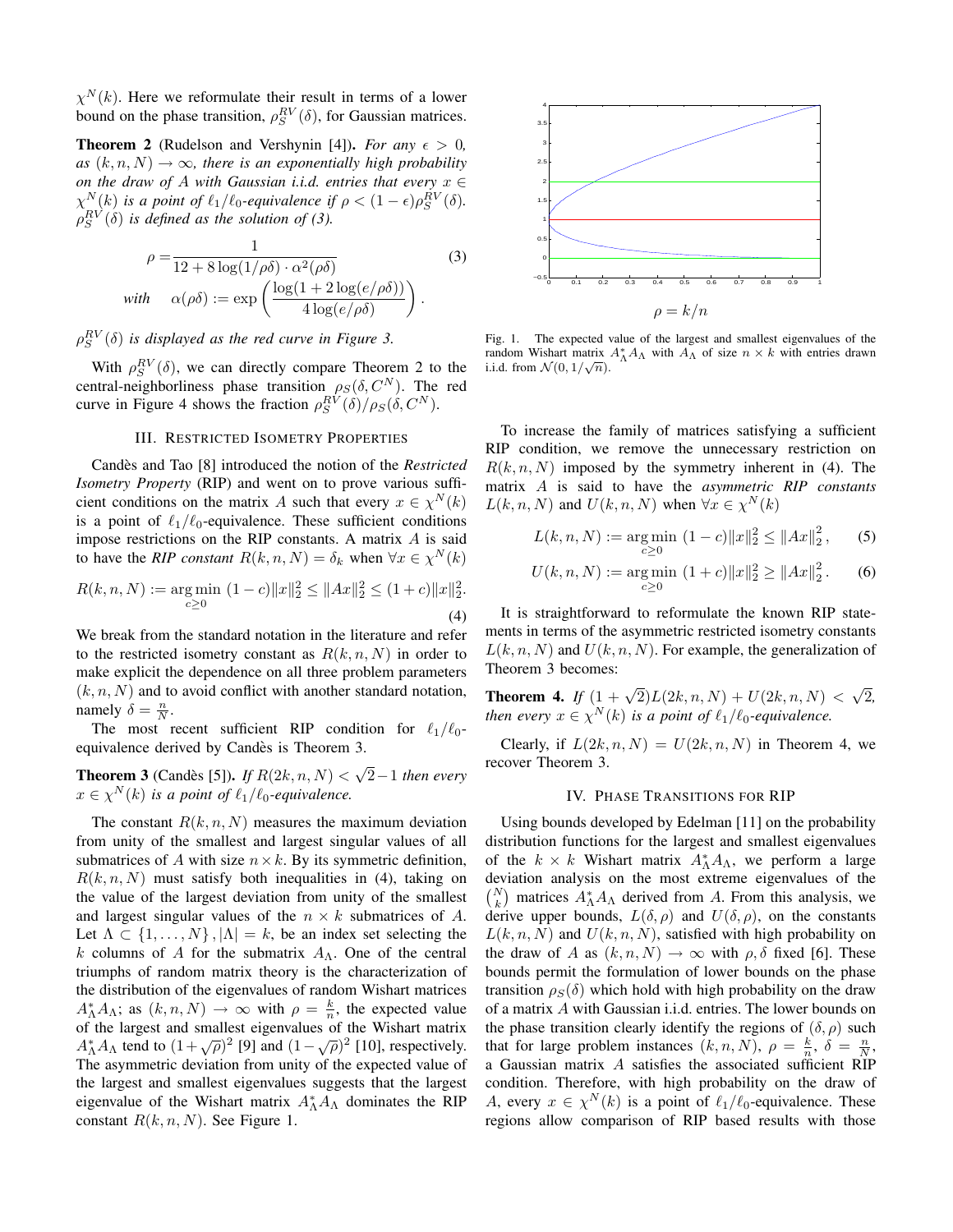

Fig. 2. Bounds,  $L(\delta, \rho)$  and  $U(\delta, \rho)$  (top and bottom respectively), for which it is exponentially unlikely that the RIP constants  $L(k, n, N)$  and  $U(k, n, N)$ will exceed; A drawn i.i.d.  $N(0, 1/\sqrt{n})$  and in the limit as  $n \to \infty$  with  $\frac{k}{n} \to \rho$  and  $\frac{n}{N} \to \delta$ ; see Theorem 5.

obtained from other methods of analysis, such as Theorems 1 and 2.

Theorem 5 (Blanchard, Cartis, and Tanner [6]). *Let* A *be a matrix of size* n × N *whose entries are drawn i.i.d. from*  $N(0, 1/\sqrt{n})$  and let  $n \to \infty$  with  $\frac{k}{n} \to \rho$  and  $\frac{n}{N} \to \delta$ . For *any*  $\epsilon > 0$ *, as*  $n \to \infty$ *,* 

$$
Prob(L(k, n, N) < L(\delta, \rho) + \epsilon) \to 1 \quad and
$$
\n
$$
Prob(U(k, n, N) < U(\delta, \rho) + \epsilon) \to 1,
$$

*with*  $L(\delta, \rho)$  *and*  $U(\delta, \rho)$  *displayed in Figure 2; formulae for their calculation are presented in [6].*

The details of the proof of Theorem 5 appear in [6], but a sketch is as follows. The bounds are derived using a simple union bound over all  $\binom{N}{k}$  of the  $k \times k$  Wishart matrices  $A_{\Lambda}^*A_{\Lambda}$  formed from columns of A. Bounds on the tail behavior of the probability distribution function for the largest and smallest eigenvalues of  $A_{\Lambda}^* A_{\Lambda}$  can be expressed in the form  $p(n, \lambda) \exp(n\psi(\lambda, \rho))$  with p a polynomial in  $n, \lambda$  and  $\psi$ defined in [6]. Following standard practices in large deviation analysis, the tails of the probability distribution functions are balanced against the exponentially large number of Wishart matrices to define upper and lower bounds on the most extreme eigenvalues of all  $\binom{N}{k}$  Wishart matrices, with bounds  $\lambda_{min}(\delta, \rho)$  and  $\lambda_{max}(\delta, \rho)$ , respectively. Overestimation of the

union bound over the combinatorial number of  $\binom{N}{k}$  Wishart matrices cause these bounds to be pessimistic; however they appear to be the best available bounds at the time of writing. The asymptotic bounds of the asymmetric RIP constants,  $L(\delta, \rho)$  and  $U(\delta, \rho)$ , follow directly.

The symmetry inherent in (4) implies that  $R(k, n, N)$  =  $\max \{L(k, n, N), U(k, n, N)\}.$  Therefore, Theorem 5 also provides an upper bound for the symmetric RIP constant  $R(k, n, N)$ ; clearly  $R(\delta, \rho)$  is the maximum of the bounds  $L(\delta, \rho)$  and  $U(\delta, \rho)$ .

Corollary 1. *Let* A *be a matrix of size* n×N *whose entries are drawn i.i.d. from*  $\mathcal{N}(0, 1/\sqrt{n})$ , let  $n \to \infty$  with  $\frac{k}{n} \to \rho$  and drawn i.i.d. from  $\mathcal{N}(0, 1/\sqrt{n})$ , let  $n \to \infty$  with  $\frac{k}{n} \to \rho$  and  $\frac{n}{N} \to \delta$ , and let  $L(\delta, \rho)$  and  $U(\delta, \rho)$  be defined as in Theorem *5. Define*  $R(\delta, \rho) := \max \{ L(\delta, \rho), U(\delta, \rho) \}.$  For any  $\epsilon > 0$ ,  $as n \rightarrow \infty$ ,

$$
Prob(R(k, n, N) < R(\delta, \rho) + \epsilon) \to 1.
$$

For all  $\rho = \frac{k}{n}$  and  $\delta = \frac{n}{N}$ ,  $U(\delta, \rho) > L(\delta, \rho)$  and therefore  $R(\delta, \rho) = U(\delta, \rho)$ ; this is consistent with the conjecture that the more rapid deviation from unity of the largest eigenvalue suggests that the symmetric RIP (4) is controlled by  $U(k, n, N)$ . Using the bound  $R(\delta, 2\rho)$  from Corollary 1 we establish a lower bound on the phase transition,  $\rho_S^C(\delta)$ , for Theorem 3 when A is an  $n \times N$  Gaussian matrix.

**Theorem 6.** *For any*  $\epsilon > 0$ , *as*  $(k, n, N) \rightarrow \infty$ , *there is an exponentially high probability on the draw of* A *with Gaussian i.i.d. entries that every*  $x \in \chi^N(k)$  *is a point of*  $\ell_1/\ell_0$ -equivalence if  $\rho < (1-\epsilon)\rho_S^C(\delta)$ .  $\rho_S^C(\delta)$  is defined as *t*<sub>1</sub>/*t*<sub>0</sub>-equivalence if  $\rho < (1 - \epsilon)\rho_{\tilde{S}}(0)$ .  $\rho_{\tilde{S}}(0)$  is defined as the solution of  $R(\delta, 2\rho) = \sqrt{2} - 1$  and is displayed as the *green curve in Figures 3 and 5.*

We observe that  $\rho_S^C(\delta)$  is substantially lower than  $\rho_S^{RV}(\delta)$ and  $\rho_S(\delta, C^N)$  (see the green curve of Figure 3) capturing less than 2% of the region defined by  $\rho_S(\delta, C^N)$  (see the green curve of Figure 4). Since  $U(\delta, \rho) > L(\delta, \rho)$ , the heavier weighting of  $L(2k, n, N)$  allows a larger portion of Gaussian matrices to satisfy Theorem 4 than Theorem 3. Using  $L(\delta, 2\rho)$ and  $U(\delta, 2\rho)$  from Theorem 5 we establish a lower bound on the phase transition,  $\rho_S^{BCT}(\delta)$ , for Theorem 4. See the blue curves of Figures 3-5.

**Theorem 7.** For any  $\epsilon > 0$ , as  $(k, n, N) \rightarrow \infty$ , there is an *exponentially high probability on the draw of* A *with Gaussian i.i.d.* entries that every  $x \in \chi^N(k)$  is a point of  $\ell_1/\ell_0$ *equivalence if*  $\rho < (1 - \epsilon) \rho_S^{BCT}(\delta)$ .  $\rho_S^{BCT}(\delta)$  *is defined as equivalence if*  $\rho < (1 - \epsilon)\rho_{\tilde{S}}^{\infty}$  (*o*).  $\rho_{\tilde{S}}^{\infty}$  (*o*) is defined as<br>the solution of  $(1 + \sqrt{2})L(\delta, 2\rho) + U(\delta, 2\rho) = \sqrt{2}$  and is *displayed as the blue curve in Figures 3 and 5.*

From these phase transitions we see a nontrivial performance improvement from Theorem 3 to Theorem 4 via an improved lower bound on the phase transition for  $\ell_1/\ell_0$ equivalence from Theorem 6 to Theorem 7 (see Figure 5). However, even with this improvement,  $\rho_S^{BCT}(\delta)$  still fails to capture the vast majority of the Gaussian matrices which satisfy Theorem 1 (see the blue curve of Figure 4).